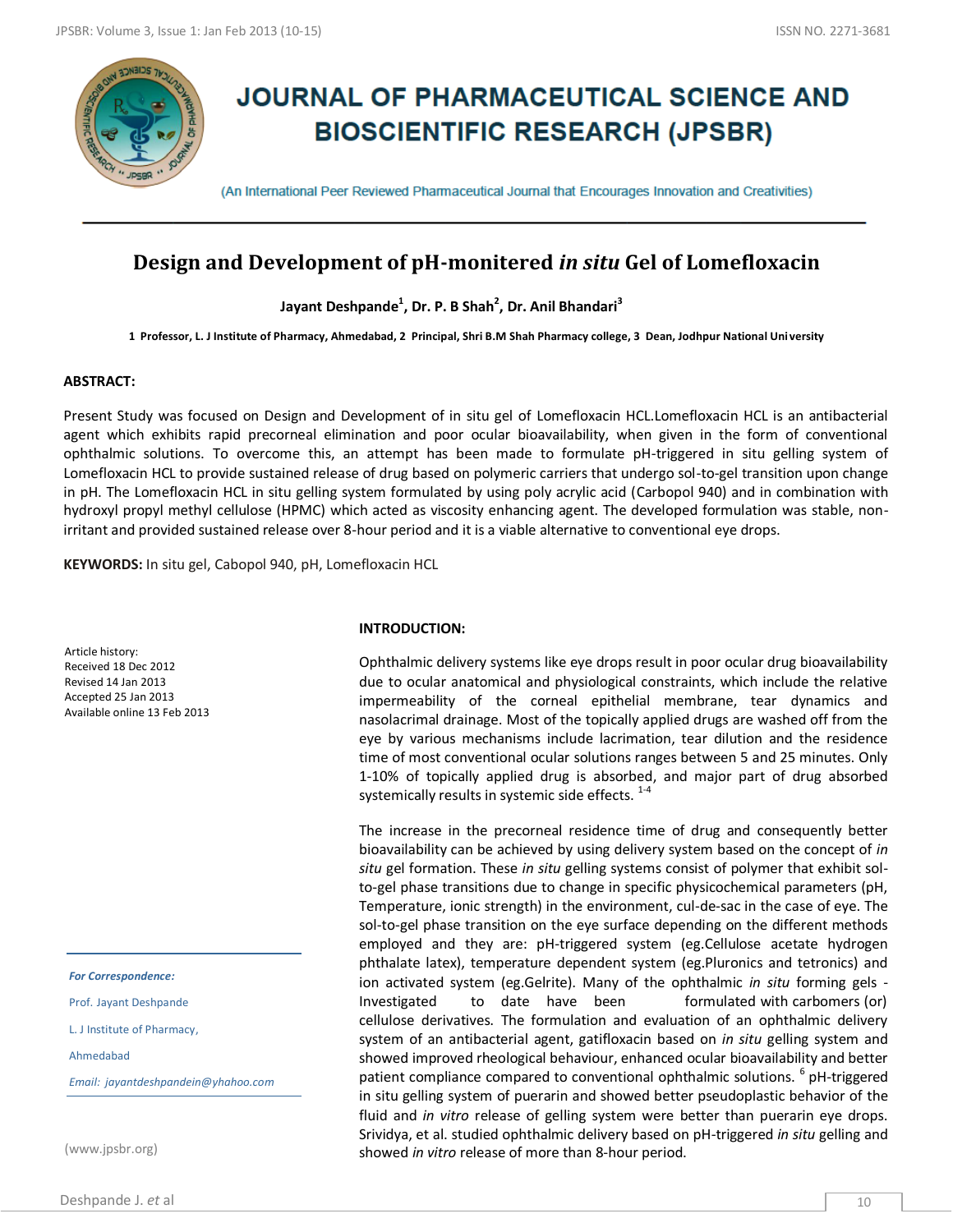The developed system was stable, non-irritant, and a viable alternative to conventional eye drops. Raida, et al. demonstrated the *in situ* gelling system of ciprofloxacin and showed controlled release of drug .They reported antimicrobial efficacy of selected formulations against bacterial strains and showed

prolonged antimicrobial effect. Jayanta Kumar Pandit, et al. investigated the *in situ* gelling system of indomethacin and showed the formulations were therapeutically efficacious and provided *in vitro* sustained release of drug over 8-hour period. 9

The aim of the present study is to study the pH-triggered *in situ* gelling system of Lomefloxacin HCL, a s**econd** generation fluoroquinolone derivative used in the infection of the eye such as acute conjunctivitis.The recommended dosage of Lomefloxacin HCL for the treatment of bacterial conjunctivitis is 1or2 drops of 0.3% solution in the affected eyes for every 2 hours upto 8 times for 2 days, then 1 or 2 drops every 4 hours upto 4 times for next 5 days. A combination of carbopol and HPMC was investigated as a vehicle for the formulation of eye drops of Lomefloxacin HCL (0.3%) to form gel when instilled into the eye to provide sustained release of the drug to improve the patient compliance by reducing the frequency of administration.<sup>10</sup>

# **MATERIALS AND METHODS**

Lomefloxacin HCL was gift sample from Ipca Limited, Ratlam, India. carbopol and hydroxyl propyl methyl cellulose (HPMC) Sodium Chloride and benzalkonium chloride S.D. Fine Chemicals Ltd., Mumbai. All chemicals used were of analytical grade.

# **Method of preparation:**

The *in situ* gel formulation was prepared by changing the concentration and using different polymers. <sup>11</sup> Different concentrations of polymers were used to prepare ophthalmic solutions as per the composition shown in Table-1.The polymers were dissolved in Acetate buffer pH – 5 and allowed to hydrate. To this buffered polymeric solution Carbopol 940 was added. Lomefloxacin HCL was dissolved in sodium hydroxide solution (0.1N) separately and after adjusting the pH, benzalkonium chloride was added and filtered. The drug solution was then added to the polymeric solution under constant stirring until a uniform solution was obtained. Acetate buffer solution was then added to make up the final volume. The formulations were sterilized under the membrane filtration and then filled in vials under aseptic conditions, and further evaluations were carried out.<sup>5</sup>

# **Determination of visual appearance, clarity, pH and drug content:**

The appearance and clarity were determined visually. The pH of the formulations was adjusted by using pH meter. The drug content of *in situ* gel was determined by taking sample (2ml) of *in-situ* gel in a 100ml volumetric flask and diluted with simulated tear fluid of pH 7.4 to get the concentration of 10g/ml (approximately).Then the absorbance was measured at max (281nm) using UV-spectrophotometer to calculate the percentage of drug content.<sup>12</sup>

# **Gelling capacity:**

The prepared *in situ* gelling system was evaluated for gelling capacity in order to identify the composition suitable for use as *in situ* gelling system. The *in situ* gelling system was mixed with simulated tear fluid (in the proportion of 25:7 *i.e.*  application volume 25µl and normal volume of tear fluid in the eye is 7µl) to find out the gelling capacity of the ophthalmic product. The gelation was then assessed visually by noting the time for the gelation and the time taken for dissolution of the formed gel<sup>.13</sup>

#### **Rheological studies:**

The relationship between contact time and the rheology was easily understood for viscosity enhanced ophthalmic solutions. It was noted from various literature that the formulations before gelling should have a viscosity of 5 to 1000 mpa and after gelling in the eye will have a viscosity from about 50- 50,000 mpa. Rheological studies of the prepared formulations were carried out by Brookfield synchroelectric viscometer (LVDV Pro II) using spindle S18 (small sample adaptor).The viscosity of the formulations were determined at different speed conditions (10,20,50,75 to 100 rpm).  $^{15}$ 

## *In vitro* **release studies:**

The drug release from the prepared formulation was studied by placing the test solution in a circular Teflon cup of 2.5cm internal diameter and1.2cm depth. This was in turn placed on an inverted USP basket kept inside a 250-ml beaker containing 200 ml of simulated tear fluid (pH7.4) as a dissolution medium and it was stirred by a magnetic stirrer (50 rpm) maintained at a temperature of 37±1 **?** C. Samples (1ml) were withdrawn at regular intervals and replaced with an equal volume of fresh medium. The absorbance of the diluted samples was measured at max (281nm) by UV-spectrophotometer using simulated tear fluid as a blank to calculate amount of drug release from in situ gel. The percentage of drug release was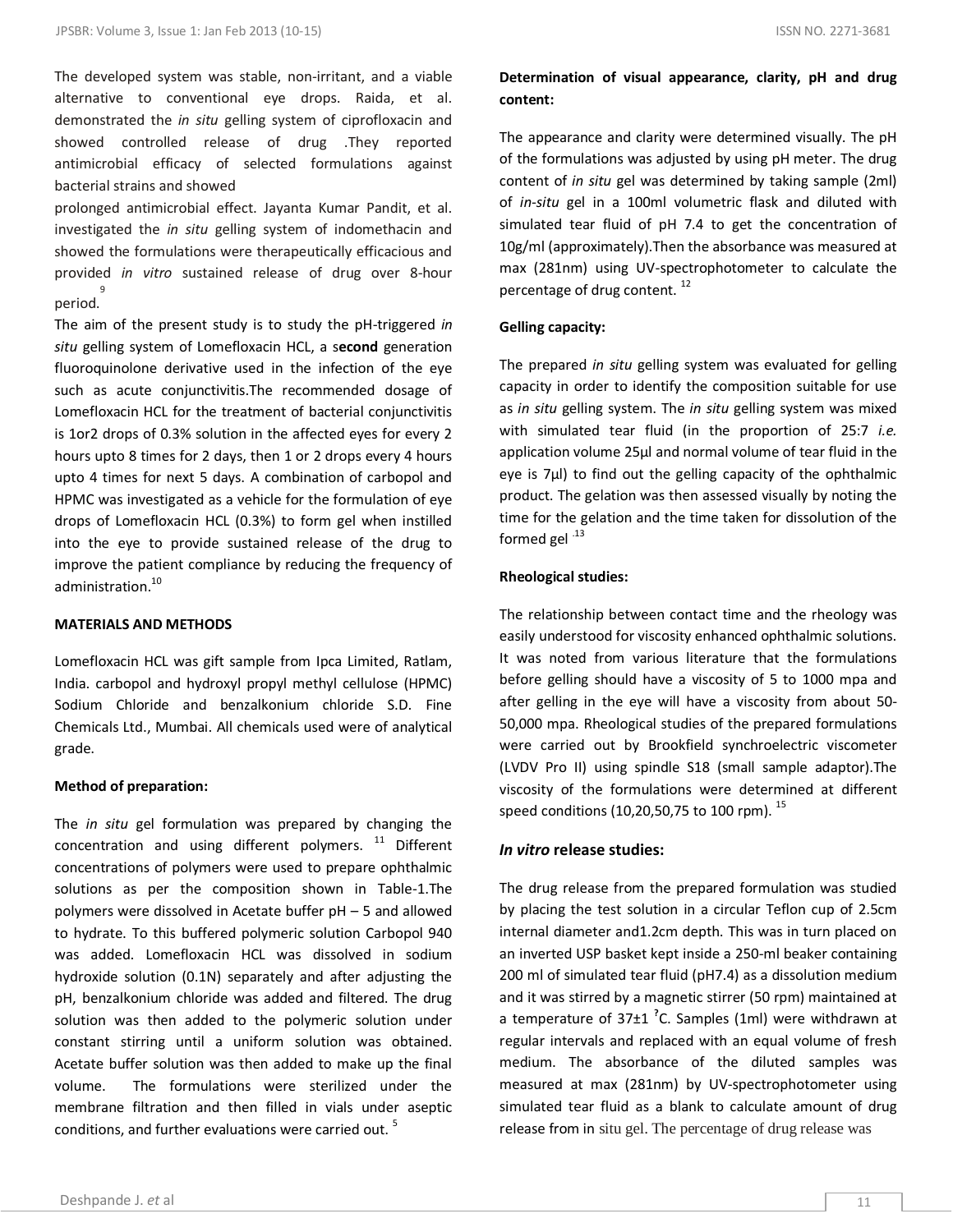plotted against time to find the drug release pattern of all *in situ* gel preparations <sup>14</sup>. Then, the release of selected *in situ* gelling system was compared with that of marketed eye drops.

#### **Antimicrobial activity:**

Antimicrobial efficiency studies were carried out to ascertain the biological activity of sol-to-gel systems against microorganisms. This was determined in the agar diffusion medium employing "cup plate technique". Sterile solution of marketed Lomefloxacin HCL eye drops was used as a standard. The standard solution and the developed formulations (test solution) were taken into separate cups bored into sterile Muller Hinton Agar (MHA) previously seeded with organisms (*Staphylococcus aureus, E. Coli and Pseudomonas aeruginosa*). After allowing diffusion of solutions for two hours, the plates were incubated for 24 h at 37 C. The zone of inhibition (ZOI) was compared with that of the standard.<sup>16</sup>

#### **Sterility testing:**

IP method (1996) was followed for the sterility testing of eye drops. Sterility testing was carried out by incubating

formulations for not less than 14 days at 30 to 35 C in the fluid thioglycolate medium to find the growth of bacteria and at 20 to 25 C in the soyabean-casein digest medium to find the growth of fungi in the formulations. <sup>17</sup>

#### **Ocular irritancy studies:**

Ocular irritation studies were performed on male albino rabbits weighing 1-2kg.The modified Draize technique was designed for the ocular irritation potential of the ophthalmic product. According to Draize test, the eye drops (100µl) was normally placed in the lower cul-de-sac and irritancy was tested at the time interval of 1hr, 24hrs, 48hrs, 72hrs, and 1 week after administration. The rabbits were observed periodically for redness, swelling and watering of the eye. <sup>18</sup>

#### **Accelerated stability studies:**

The ophthalmic formulations in amber colored vials were used for a short term accelerated stability studies by storing at 40 ±2 C and 75±5% RH as per modified ICH guidelines. Samples were periodically evaluated for appearance, pH, gelling capacity and drug content during the study period. <sup>19</sup>

### **FT-IR studies:**

The possibility of drug-excipient interactions were investigated by FTIR studies. The FTIR graph of pure drug and

combination of drug with excipient were recorded using KBR pellets.<sup>20</sup>

#### **RESULTS AND DISCUSSION**

Six formulations of Lomefloxacin HCL *in situ* gelling systems were prepared by using various concentrations of carbopol 940 along with different grades of hydroxyl propyl methyl cellulose in different ratio as per formula given in Table-1. All the formulations had fixed drug concentration of (0.3%w/v) Lomefloxacin HCL.

#### **Appearance, clarity, pH and drug content:**

The appearances of all formulations were light yellow in colour and were clear except the formulation F-2. The pH of all the formulations was found to be within the range of 5.0 to 5.4, which is desirable for the ophthalmic formulations. The drug content of all the formulations was within the range of 98.35% to100.13%, showed the uniform distribution of drug in the ophthalmic formulations and the results are shown in Table-2

#### **Gelling capacity:**

The viscosity and gelling capacity plays important role for in situ gelling system. The formulation should have an optimum viscosity for easy instillation into the eye as a liquid which undergo sol-to-gel transition. Formulations CH 11,15,21 and 25 prepared from Carbopol940(0.3 to 0.4%)/HPMC (E4M0.4 to 0.6), Carbopol 940(0.3%)/HPMC (E50LV) 1.5% showed better gelling capacity. The other formulations were not having desirable gelling capacity. The grading for gelling capacity was shown in Table-2.

#### **Rheological studies:**

The pseudo plastic character of precorneal tear film should be disturbed less by the administration of ophthalmic products. The ocular shear rate is about 0.03 s during inter-blinking periods and 4250 – 28500 s during blinking. So, the viscoelastic fluids having high viscosity under low shear rates and low viscosity under high shear rates which is called as pseudoplastic fluid is often preferred The viscosity of the formulations (CH-1 to CH-16) ranged from 3107 cps.The rheological study of the formulations exhibited decrease in viscosity on increase in shear rate because of the pseudoplastic behavior of the formulations Moreover, the pseudoplastic property of these formulations may be in favour of sustaining the release of drug in the conjunctival sac of the eye, and also without blinking difficulty for undergoing shear thinning.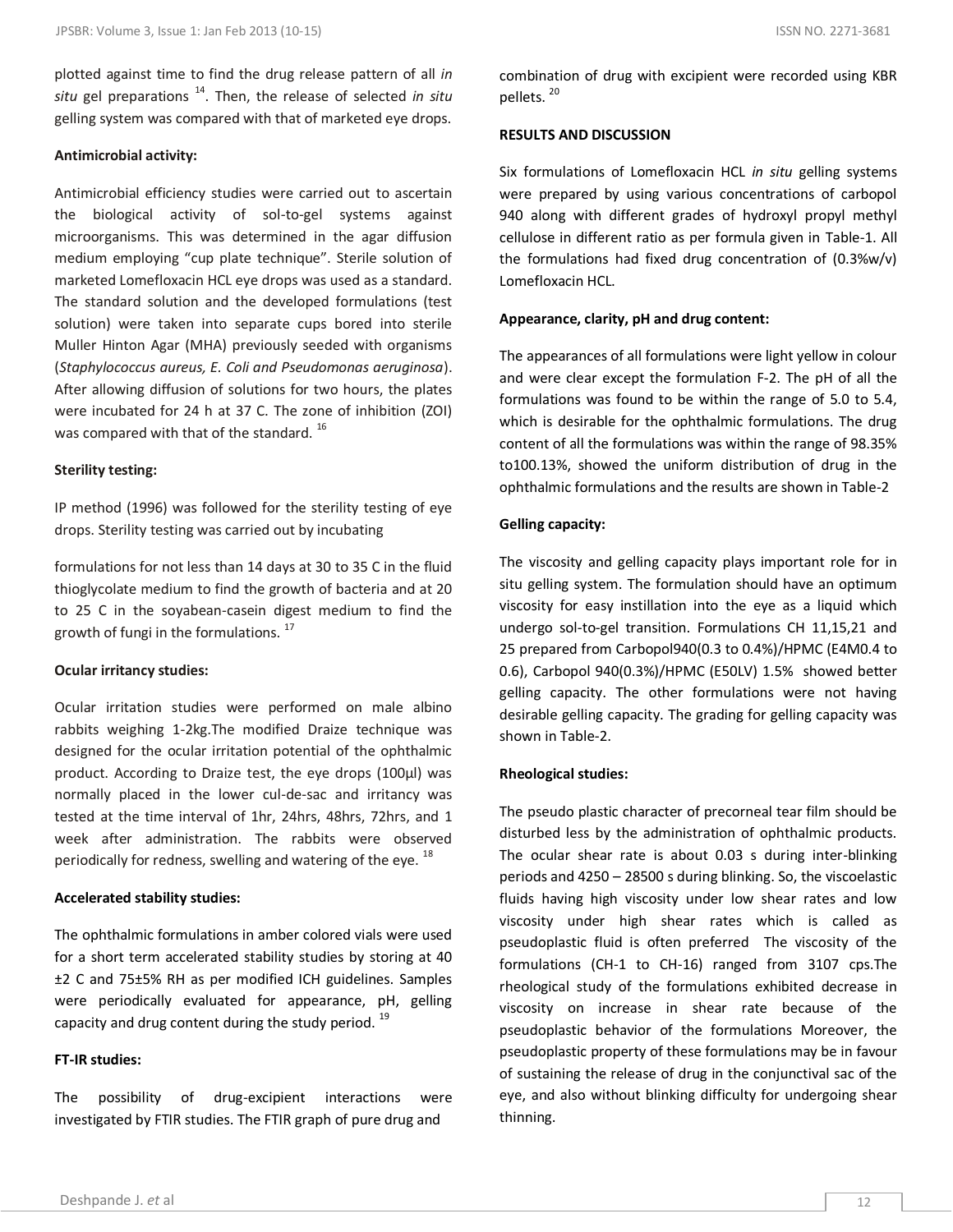#### *In vitro* **release studies:**

The release profile of the formulations shown in Figure 1.The results indicated that the formulation F-3 showed better sustaining effect amongst all formulations. This may be due to the presence of higher concentration of cabopol 940 along with HPMC (E50LV) in the formulation F-3. The *in vitro* release profile of F-3 was then compared with marketed formulation of Lomefloxacin HCL. From the release studies, it was found that the drug release was about 24.04% and 12.49% for marketed product and F3 respectively after initial 15min. And at the end of two hours the drug release was 99.05% and 32.86% for marketed product and F-3, respectively. The comparative release was shown in fig 2. Results indicated that, the drug release was significantly prolonged by using the *in situ* gelling system due to the addition of the polymers carbopol 940 and HPMC (E50LV).

From the results it is concluded that the high viscosity plays important role in controlling the release of drug from the formulations. When the polymer concentration increases drug release decreases, and when polymer concentration decreases drug release from the formulation increases.

#### **Antimicrobial activity:**

The results of the antimicrobial efficacy tests are shown in Figure-4. The study indicated that the Lomefloxacin HCL retained its antimicrobial efficacy even after formulated as an *in situ* gelling system.

The anti-microbial activity of Lomefloxacin HCL *in situ* gel formulation may be due to a fairly rapid initial release of drug into the viscous solution formed by dissolution of gel, followed by formation of a drug reservoir that permits the drug to be released to the target site relatively slowly.

#### **Sterility test:**

The formulation CH-11, 15, 21, 25 passed the test for sterility as there was no appearance of turbidity and hence no evidence of microbial growth when incubated for not less than 14 days at 30-35 C in case of fluid thioglycolate medium and at 20 25 C in the case of soyabean casein digest medium.

#### **Ocular irritancy studies:**

The observations of ocular irritancy are shown in Table-4. The results of the ocular studies indicated that the formulation CH-11 was non-irritant with excellent ocular tolerance. No ocular damage or abnormal clinical signs to the cornea, iris or conjunctiva were visible.

#### **Stability studies:**

From the results it has been observed that the formulations showed no change in appearance, clarity and pH. Further it was observed that the gelling capacity of the formulations was least affected.

#### **FT-IR studies:**

FT-IR spectrum of pure drug and mixture of drug and polymers are shown in Figure-5. From the spectral study it was observed that there was no significant change in the peaks of pure drug and drug polymer mixture. Hence, no specific interaction was observed between the drug and the polymers used in the formulations.

#### **CONCLUSION**

The novel ophthalmic pH-monitered *in situ* gelling drug delivery was successfully formulated by using carbopol 940 and HPMC (E4M, E50LV). The formulated *in situ* gelling systems were characterized for appearance, clarity, pH, gelling capacity, rheological character, in vitro release in simulated tear fluid. The formulation was liquid at the formulated pH (5.0) and underwent rapid gelation upon raising the pH to 7.4. The pH-triggered *in situ* gelling system showed sustained drug release over 8-h period of time. So, this formulation is an alternate to conventional eye drops to improve the bioavailability through its longer precorneal residence time and ability to sustain drug release. The patient compliance may be improved due to the decrease in frequency of drug administration.

#### **ACKNOWLEDGEMENT**

The authors are thankful to Ipca Limited, Ratlam for providing the drug samples for the study.

#### **REFERANCE**

- 1. Shulin Ding. Recent developments in ophthalmic drug delivery**.** PSTT.1998; (Nov) 1: 328-335.
- 2. Ripal Gaudana, Jwala J, Sai Boddu HS, Ashim K Mitra. Recent Perspective in Ocular Drug Delivery. Pharm Release. 2009; 26(5): 1197-1215.
- 3. Zignani M, Tabatabay C, Gurny R Topical semi-solid drug delivery: kinetics and tolerance of ophthalmic hydrogels. Adv Drug Del.Rev. 1995; 16: 51-60.
- 4. Kristiina Jarvinen, Tomi Jarvinen, Arto Urtti. Ocular absorption following topical delivery. Adv Drug Del. Rev. 1995; 16: 3-19.
- 5. Srividya B, Rita M, Cardoza, Amin PD Sustained ophthalmic delivery of ofloxacin from a pH triggered in situ gelling system. J Control Release. 2003 ;( 30)
- 6. Zhidong Liu A, Jiawei Li B, Shufang Nie A, Hui Liu C, Pingtian Ding A, Weisan Pan A*.* Study of an alginate/HPMC-based in situ gelling ophthalmic delivery system for gatifloxacin. Int J Pharm. 2006; 315: 12–17.
- 7. Chunjie WU, Hongyi QI, Wenwen Chen, CHunyan Huang, Cheng Su, Wenmin LI, and Shixiang Hou. Preparation and evaluation of a Carbopol/HPMC-based in situ gelling ophthalmic system for puerarin. The Pharm society Japan. 2007; 127 (1): 183-191.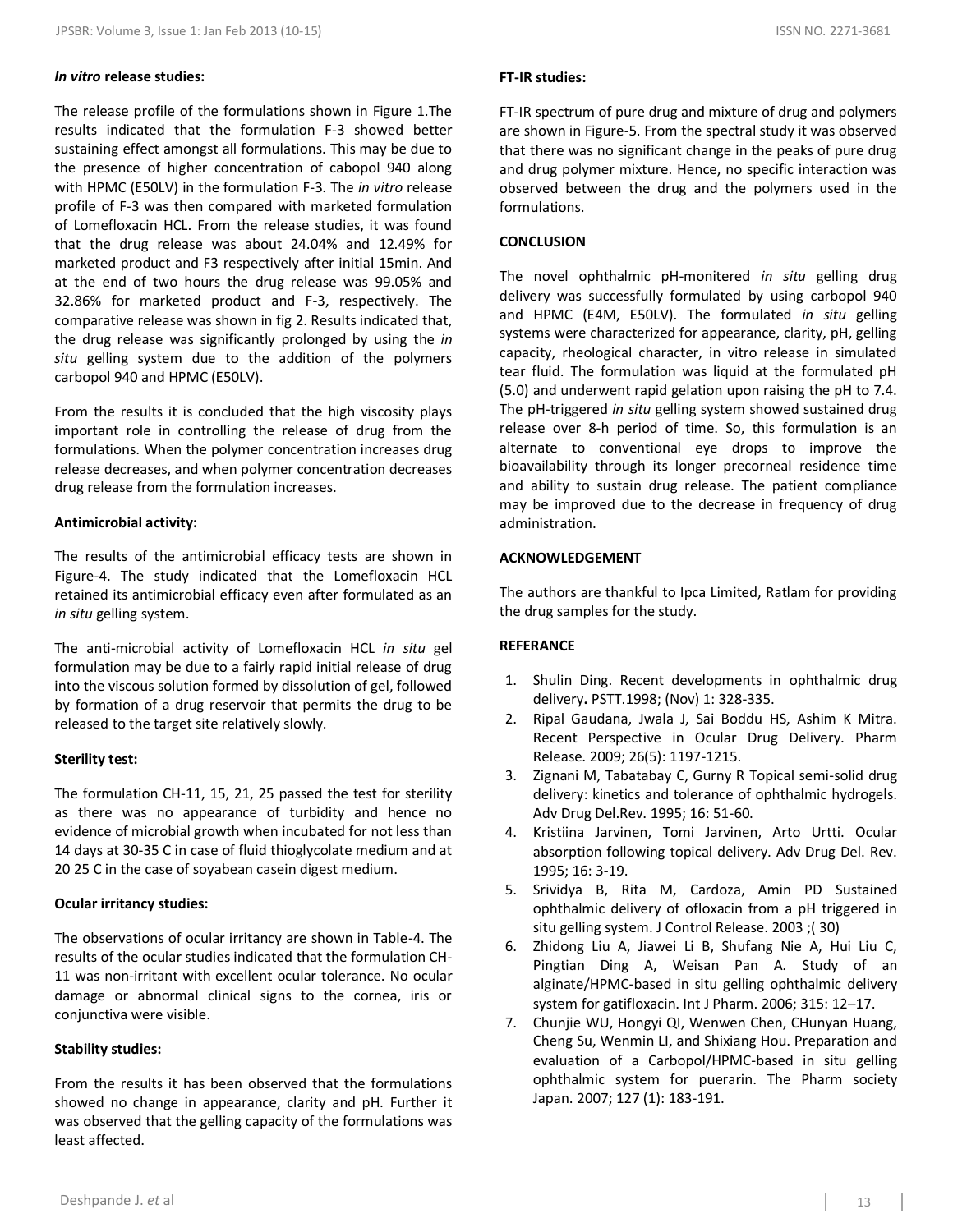- 8. Raida S. Al-Kassas and Mona M. El-Khatib. Ophthalmic controlled release in situ gelling systems for ciprofloxacin based on polymeric carriers. Drug Del. 2009; 16(3): 145– 152.
- 9. Jayanta Kumar Pandit, Jagdish Balasubramaniam. In vitro in vivo evaluation of the gelrite gellan gum-based ocular delivery system for indomethacin. Acta Pharma. 2003; 53: 251-261.
- 10. AHFS, Drug information. American Society of Health System Pharmacists. 7272, Wisconsin Avenue, Bethesda, MD 208142004. 3331.
- 11. Kumar SR., Himmestein, KJ. Modification of in situ gelling behavior of carbopol solutions by hydroxypropyl methylcellulose. J Pharm Sci. 1995; 84:344-348.
- 12. Eaga Chandra Mohan, Jagan Mohan KanduKuri, Venkateshan Allenki. Preparation and Evaluation of In-situ Gels for Ocular Drug Delivery. J Pharm Res. 2009; 2(6): 1089-1094.
- 13. Johan Carlfors, Katarina Edsman, Roger Petersson, Katarina Jornving. Rhological evaluation of Gelrite in situ gels for ophthalmic use. Euro J Pharm Sci, 1998; 6: 113- 119.
- 14. Pandit JK, Bharathi D, Srinatha A, Ridhurkar N and Singh S. Long Acting Ophthalmic Formulation of Indomethacin: Evaluation of Alginate Gel systems. Ind J Pharm Sci. 2007; 37-40.
- 15. Miyazaki S, Suzuki S, Kawasaki N, Endo K Takahahi, Attwood D. In situ gelling xyloglucan formulation for sustained release ocular delivery of pilocarpine. Int J Pharm. 2001; 229: 29-36.
- 16. Naseem A, Charoo, Kanchan Kohhli, Asgar Ali. Preparation of in situ forming ophthalmic gels of ciprofloxacin Hydrochloride for the treatment of Bacterial Conjunctivitis: In Vitro and In Vivo Studies. J Pharm Sci, 2003; 92 (2): 407-415.
- 17. Sindhu Abraham, Sharon Furtoda, Bharath S, Basavaraj BV, Deveswaran R and Madhavan N. Sustained ophthalmic delivery of ofloxacin from an ion-activated in situ gelling system. Pak J Pharm Sci. 2009; 22 (2): 175-179
- 18. John W Shell, PhD. Ocular Drug Delivery System-A review. Toxicol and Ocular Toxicol. 1982; 1(1): 49-63.
- 19. Satishkumar P Jain, Sejal P Shah, Namita S Rajadhyaksha, Pirthi Pal Singh P S, and Purnima D. Amin. In Situ Ophthalmic Gel of Ciprofloxacin Hydrochloride for Once a Day Sustained Delivery. Drug. Dev. Ind. Pharm. 2008; 34: 445–452.
- 20. Amal El-Kamal, Heba Al-Dosari, and Fahad Al-Jenoobi. Environmentally Responsive Ophthalmic Gel Formulation of Carteolol Hydrochloride. Drug.Del, 2006; 13: 55-59.

#### TABLES and FIGURES

Table no 1: Formulation and Gelling Capacity Detail

| <b>Formulation</b><br>Code | Concentration<br>οf<br>Carbopol/HPMC | Viscosity (cps at<br>20 rpm) |        | <b>Gelling</b><br>Capacity       |
|----------------------------|--------------------------------------|------------------------------|--------|----------------------------------|
|                            | E50LV (%w/v)                         | pH <sub>5</sub>              | pH 7.4 |                                  |
| CH <sub>1</sub>            | 0.1/0.5                              | 0.98                         | 0.98   | $\overline{\phantom{0}}$         |
| CH <sub>2</sub>            | 0.1/1.0                              | 4.88                         | 7.88   | $\ddot{}$                        |
| CH <sub>3</sub>            | 0.1/1.5                              | 26.58                        | 30.70  | $\ddot{}$                        |
| CH4                        | 0.1/2.0                              | 53.0                         | 89.40  | $++$                             |
| CH <sub>5</sub>            | 0.2/0.5                              | 2.60                         | 2.81   | $\overline{\phantom{0}}$         |
| CH <sub>6</sub>            | 0.2/1.0                              | 6.84                         | 8.06   | $\ddot{}$                        |
| CH <sub>7</sub>            | 0.2/1.5                              | 29.05                        | 48.0   | $^{++}$                          |
| CH <sub>8</sub>            | 0.2/2.0                              | 66.60                        | 91.9   | $++$                             |
| CH <sub>9</sub>            | 0.3/0.5                              | 4.22                         | 4.36   |                                  |
| <b>CH10</b>                | 0.3/1.0                              | 12.38                        | 12.42  | $\begin{array}{c} + \end{array}$ |
| CH11                       | 0.3/1.5                              | 33.13                        | 83.40  | $++$                             |
| CH12                       | 0.3/2.0                              | 85.90                        | 130.6  | $^{+++}$                         |
| <b>CH13</b>                | 0.4/0.5                              | 6.42                         | 7.69   | $\overline{\phantom{0}}$         |
| <b>CH14</b>                | 0.4/1.0                              | 17.44                        | 21.28  | $\pmb{+}$                        |
| <b>CH15</b>                | 0.4/1.5                              | 38.68                        | 85.50  | $++$                             |
| CH16                       | 0.4/2.0                              | 98.90                        | 147.30 | $^{+++}$                         |
| CH17                       | 0.1/0.2                              | 0.5                          | 1.70   |                                  |
| <b>CH18</b>                | 0.1/0/4                              | 4.92                         | 19.60  | $\ddot{}$                        |
| CH19                       | 0.1/0.6                              | 42.80                        | 57.40  | $++$                             |
| <b>CH20</b>                | 0.2/0.2                              | 4.78                         | 9.60   | $\ddot{}$                        |
| <b>CH21</b>                | 0.2/0.4                              | 42.70                        | 64.60  | $++$                             |
| <b>CH22</b>                | 0.2/0.6                              | 102.80                       | 131.60 | $^{++}$                          |
| CH <sub>23</sub>           | 0.3/0.2                              | 22.33                        | 76.90  | +                                |
| <b>CH24</b>                | 0.3/0.4                              | 43.50                        | 63.20  | $++$                             |
| <b>CH25</b>                | 0.3/0.6                              | 111.40                       | 145.9  | $^{+++}$                         |

Table No 2: Evaluation Parameters

| <b>Evaluation</b> |              | <b>CHL 15</b> |             |              |
|-------------------|--------------|---------------|-------------|--------------|
| steps             | <b>HL 11</b> |               | <b>HL21</b> | <b>HL 24</b> |
| <b>Visual</b>     | Transp       | Transp        | Transp      | Transp       |
| Appearance        | arent        | arent         | arent       | arent        |
| Clarity           | Clear        | Clear         | Clear       | Clear        |
| pН                | 4.99         | 4.97          | 5.01        | 4.98         |